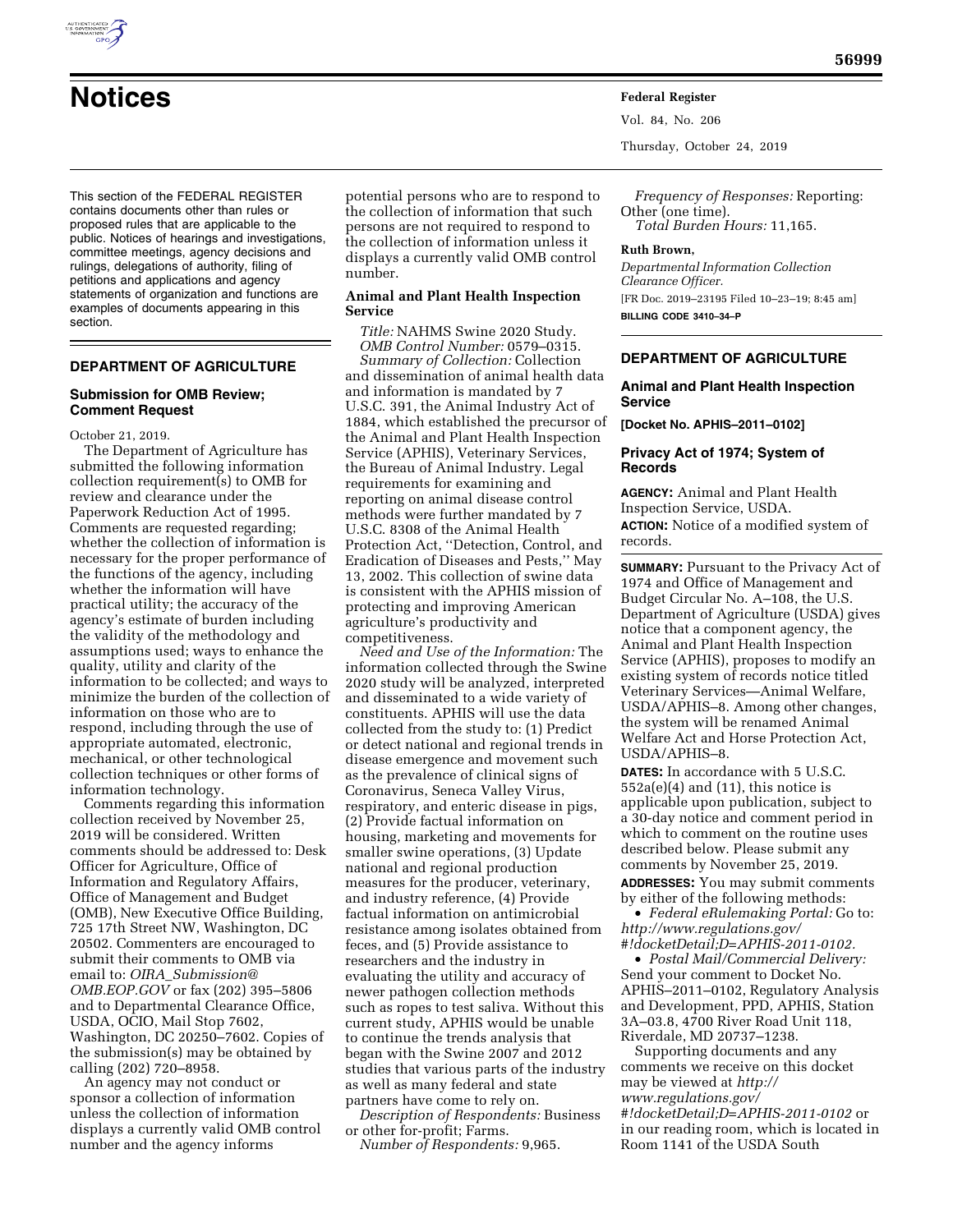Building, 14th Street and Independence Avenue SW, Washington, DC. Normal reading room hours are 8 a.m. to 4:30 p.m., Monday through Friday, except holidays. To be sure someone is there to help you, please call (202) 799–7039 before coming.

**FOR FURTHER INFORMATION CONTACT:** For general questions, please contact Mr. Tola Liv, Information Systems Security Manager, Animal Care, APHIS, 4700 River Road Unit 84, Riverdale, MD 20737; (301) 851–3741. For Privacy Act questions concerning this system of records notice, please contact Ms. Tonya Woods, Director, Freedom of Information Act/Privacy Act, 4700 River Road Unit 50, Riverdale, MD 20737; (301) 851–4076. For USDA Privacy Act questions, please contact the USDA Chief Privacy Officer, Information Security Center, Office of Chief Information Officer, USDA, Jamie L. Whitten Building, 1400 Independence Ave. SW, Washington, DC 20250; email: *[USDAPrivacy@ocio.usda.gov.](mailto:USDAPrivacy@ocio.usda.gov)* 

# **SUPPLEMENTARY INFORMATION:**

## **I. The Privacy Act**

The Privacy Act of 1974, as amended (5 U.S.C. 552a), embodies fair information principles in a statutory framework governing the means by which the United States Government collects, maintains, uses, and disseminates individuals' records. The Privacy Act applies to information that is maintained in a ''system of records.'' A ''system of records'' is a group of any records under the control of an agency for which information is retrieved by the name of an individual or by some identifying number, symbol, or other identifying particular assigned to the individual. In the Privacy Act, an individual is defined to encompass United States citizens and lawful permanent residents.

The Privacy Act requires each agency to publish in the **Federal Register** a description denoting the type and character of each system of records that the agency maintains, including the routine uses for each system, to inform individuals how and why Privacy Act information may be disclosed outside of the agency.

## **II. Discussion**

The U.S. Department of Agriculture (USDA) Animal and Plant Health Inspection Service (APHIS) is modifying an existing system of records notice for Veterinary Services-Animal Welfare, USDA/APHIS–8, which was last published on February 27, 1987, in its entirety in the **Federal Register** (52 FR 6031, Docket No. 86–408). APHIS is

modifying the system of records notice to rename the system as ''Animal Welfare Act and Horse Protection Act, USDA/APHIS–8.'' APHIS is also expanding the system to include records of activities conducted by regulated entities and the agency pursuant to the Animal Welfare Act (AWA, 7 U.S.C. 2131–2159) and the Horse Protection Act (HPA, 15 U.S.C. 1821–1831), and the regulations issued thereunder.

APHIS is making the following changes to the system of records notice:

• Updating the system location and system manager;

• Expanding the categories of individuals to include additional individuals who participate in activities related to the AWA as well as individuals who participate in activities related to the HPA or who are otherwise identified in HPA or AWA related records;

• Expanding the categories of records to include additional records relating to the AWA and HPA;

• Revising the record source categories to reflect records relating to the HPA;

• Updating the policies and practices for storage, retrievability, and retention and disposal of records in the system;

• Updating the system safeguards;

• Updating the notification, record access, and contesting record procedures;

• Revising, deleting, redesignating, and establishing routine uses as follows:

 $\circ$  Deleting current routine use 1, which will be clarified and replaced by newly established routine uses;

 $\circ$  Řevising current routine use 2 and redesignating it as routine use 12. The changes are editorial and intended to more accurately describe the referral of records to appropriate law enforcement agencies, entities and persons;

 $\circ$  Revising current routine use 3 and redesignating it as routine use 13. The changes are editorial and conforming changes;

 $\circ$  Revising current routine use 4 and redesignating it as routine use 14. The changes are editorial and intended to more accurately describe the disclosure of records to a court or adjudicative body;

 $\circ$  Revising current routine use 5 and redesignating it as routine use 19. The changes are editorial and conforming changes;

 $\circ$  Establishing new routine use 1 for disclosure of licensee and registrant information to the public pursuant to 9 CFR 2.38(c) and 9 CFR 2.127;

 $\circ$  Establishing new routine use 2 for disclosure of annual report information to the public pursuant to 9 CFR 2.7 and 9 CFR 2.36;

 $\circ$  Establishing new routine use 3 for disclosure of information from inspection reports and regulatory correspondence to attending veterinarians in order to carry out duties under the AWA pursuant to 9 CFR 2.33 and 9 CFR 2.40;

 $\circ$  Establishing new routine use 4 for disclosure of information to other public authority agencies or officials to carry out duties under the AWA or under laws on the same subject pursuant to 7 U.S.C. 2145(b);

 $\circ$  Establishing new routine use 5 for disclosure of inspection reports and permit status to entities such as pet stores to the extent required to comply with a State, local, Tribal or other public authority's requirement to verify compliance with the AWA;

 $\circ$  Establishing new routine use 6 for disclosure of information to a research institution to complete research or compile a report in furtherance of USDA's mission;

 $\circ$  Establishing new routine use 7 for disclosure of final adjudicatory decisions and orders to any person;

 $\circ$  Establishing new routine use 8 for disclosure to any person of information identifying Designated Qualified Persons and Horse Industry Organizations (HIOs) or associations;

 $\breve{\circ}$  Establishing new routine use 9 for disclosure of HPA inspection findings and correspondence to any regulated horse owner, HIO, and other entities responsible for licensure or required to verify compliance with the HPA;

 $\circ$  Establishing new routine use 10 for disclosure to any person of information identifying a person or entity who has been disqualified, suspended, and/or otherwise prohibited from participating in certain activities under the HPA;

 $\circ$  Establishing new routine use 11 for disclosure to any person of information identifying any regulated entity or individual whose AWA license or permit has been suspended, revoked, expired, terminated, or denied;

 $\overline{\circ}$  Establishing new routine use 15 for disclosure to appropriate agencies, entities and persons of information necessary to respond to a suspected or confirmed breach of the system of records in accordance with Office of Management and Budget (OMB) Memorandum M–17–12, Preparing for and Responding to a Breach of Personally Identifiable Information (January 3, 2017);

 $\circ$  Establishing new routine use 16 for disclosure to another Federal agency or entity of information reasonably necessary to assist in responding to a suspected or confirmed breach or to prevent, minimize, or remedy harm, in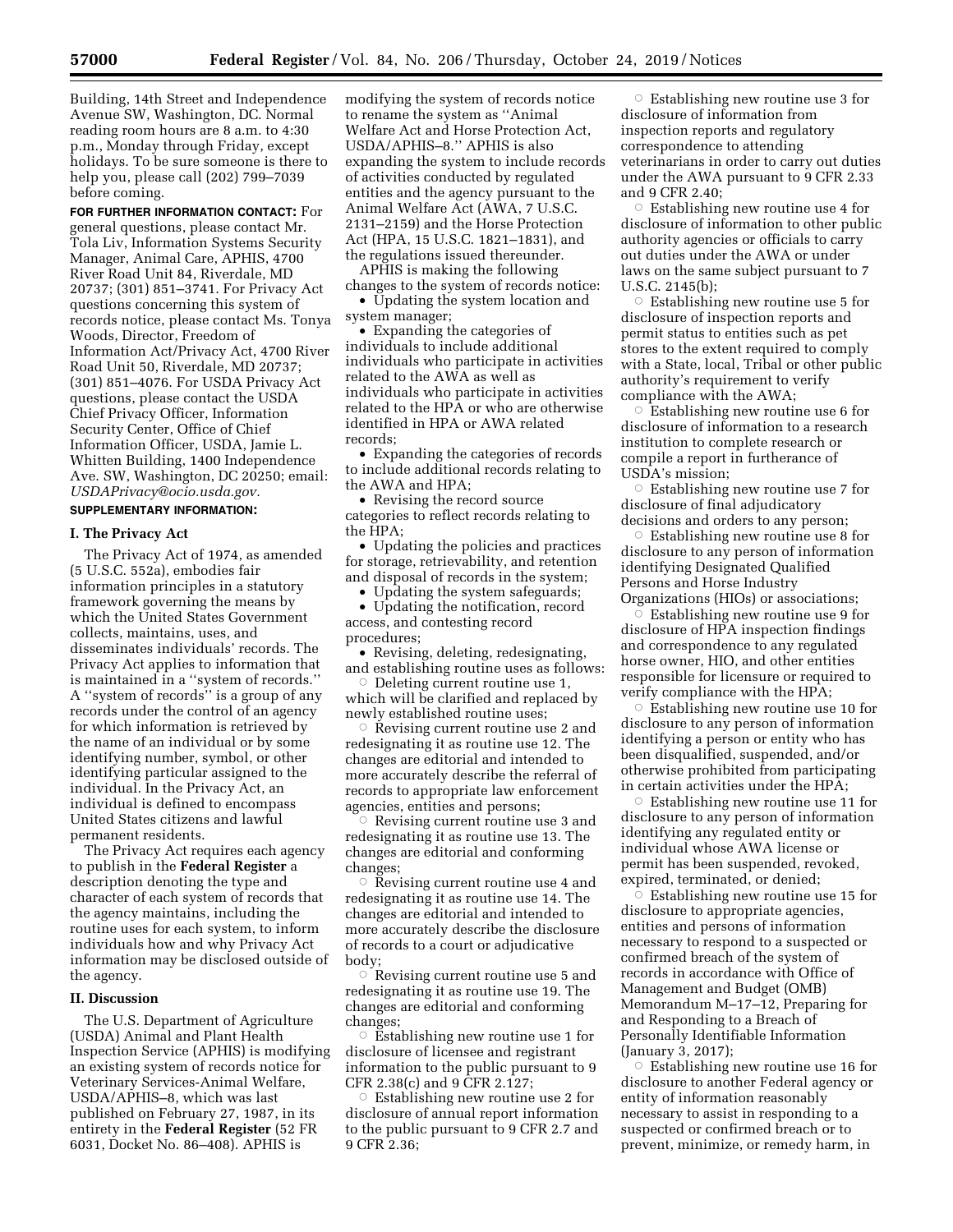accordance with OMB Memorandum M–17–12;

 $\circ$  Establishing new routine use 17 for disclosure to USDA contractors and other parties assisting in administering the program, analyzing data, information management systems, Freedom of Information Act requests, and audits;

 $\circ$  Establishing new routine use 18 for disclosure to USDA contractors and others employed to identify fraud, waste, or abuse;

 $\circ$  Establishing new routine use 20 for disclosure to the National Archives and Records Administration or to the General Services Administration for records management activities; and

 $\circ$  Establishing new routine use 21 for disclosure to the Treasury Department to carry out any and all functions within their jurisdiction, including but not limited to, processing payments, fees, collections, penalties, and offsets.

A report on the modified system of records, required by 5 U.S.C. 552a(r), as implemented by Office of Management and Budget Circular A–108 was sent to the Chairman, Committee on Homeland Security and Governmental Affairs, United States Senate; the Chairman, Committee on Oversight and Reform, House of Representatives; and the Administrator, Office of Information and Regulatory Affairs, Office of Management and Budget.

Done in Washington, DC, this 18th day of October 2019.

# **Kevin Shea,**

*Administrator, Animal and Plant Health Inspection Service.* 

#### **SYSTEM NAME AND NUMBER:**

Animal Welfare Act and Horse Protection Act, USDA/APHIS–8

#### **SECURITY CLASSIFICATION:**

Sensitive but unclassified.

#### **SYSTEM LOCATION:**

Paper-based records are located in the APHIS offices at 4700 River Rd, Riverdale, MD; 920 Main Campus Drive Suite 200, Raleigh, NC; and 2150 Centre Avenue, Building B, Mailstop 3W11, Fort Collins, CO. The server for the electronic database is currently located in the United States Department of Agriculture's (USDA or Department) National Information Technology Center (NITC), 8930 Ward Parkway, Kansas City, MO 64114, but may be relocated to a similarly secure location, as needed. A backup site for the electronic data is located in the NITC Disaster Recovery, 4300 Goodfellow Blvd., St. Louis, MO 63120, but may be relocated to a similarly secure location, as needed.

#### **SYSTEM MANAGER:**

Deputy Administrator, Animal Care, APHIS, 4700 River Road, Unit 84, Riverdale, MD 20737.

## **AUTHORITY FOR MAINTENANCE OF THE SYSTEM:**

The Animal Welfare Act (AWA), 7 U.S.C. 2131 *et seq.,* and the regulations issued thereunder, 9 CFR parts 1 through 4; and the Horse Protection Act (HPA), 15 U.S.C. 1821 *et seq.,* and the regulations issued thereunder, 9 CFR parts 11 and 12.

#### **PURPOSES OF THE SYSTEM:**

This system supports APHIS' administrative activities and enforcement of the AWA and HPA.

The AWA seeks to ensure the humane handling, care, treatment, and transportation of animals intended for use by dealers, exhibitors, carriers, research facilities, operators of auction sales, and intermediate handlers. The entities using certain animals for research purposes, exhibition, and transportation in commerce, or for resale use as a pet are required to obtain a license or registration from the USDA. In addition, entities importing dogs into the United States for resale purposes are required to obtain a permit. APHIS partners with Federal agencies, States, local and Tribal governments and nongovernmental organizations to ensure the safety, health and well-being of vulnerable animals.

The HPA prohibits the showing, sale, auction, exhibition, and transportation of horses that have been subject to the practice of soring, which is a cruel and inhumane practice designed to enhance a horse's competitive advantage in shows and exhibitions. The HPA also holds the management of any horse show or other regulated event responsible for identifying sore horses and preventing their participation in the event. To be shielded from liability for the participation of a sore horse, management may appoint and retain persons qualified to detect and diagnose a horse that is sore or otherwise inspect horses for purposes of enforcing the HPA. After notice and an opportunity for a hearing in accordance with the applicable rules of practice, alleged violators of the HPA may be subject to penalties and sanctions for violations. APHIS partners with Federal agencies, States, local and Tribal governments and non-governmental organizations to ensure that horses are not subjected to the practice of soring.

This system provides a standard approach to collecting, recording, analyzing, maintaining, and reporting information.

#### **CATEGORIES OF INDIVIDUALS COVERED BY THE SYSTEM:**

Individuals covered by the system include persons operating or intending to operate as dealers, exhibitors, operators of auction sales, research facilities, intermediate handlers, and carriers under the AWA; individuals who import dogs into the United States for resale purposes; individuals associated with the management of Department-certified Horse Industry Organizations and Associations (HIOs); persons who are qualified to detect and diagnose a horse that is sore or otherwise inspect horses for purposes of enforcing the HPA; management of horse shows, exhibitions, sales, and auctions regulated under the HPA; alleged violators and adjudicated violators of the AWA and HPA and regulations issued thereunder; and other individuals who participate in inspection and enforcement activities relating to AWA and HPA, such as APHIS inspectors, APHIS Investigative and Enforcement Services investigators, licensee employees/representatives, attorneys, witnesses, complainants, etc.

## **CATEGORIES OF RECORDS IN THE SYSTEM:**

*Animal Welfare Act Records:*  The system includes paper and electronic records that include:

Licensing and registration records, including, but not limited to, name and business or home address, telephone number, and other contact information; tax identification number, customer number, license or registration certificate number; licensee and research facility annual reports related to persons who seek or hold an AWA license or registration, persons responsible to ensure humane care of the animals (*e.g.,* attending veterinarians) located at AWA regulated facilities; payment details such as name, last four digits of credit card and expiration date, or check numbers and amount for those who have applied for a license or renewal of a license requiring a payment; and other records required for regulatory purposes under the AWA.

Compliance records, including, but not limited to, inspection reports, itineraries, enforcement actions, and other compliance records required to be maintained by the facility and supporting documents, compliance- and enforcement-related activities, and other records required for regulatory purposes under the AWA.

Regulatory correspondence, including, but not limited to, information related to the denial or termination of a license or permit, and notices or advisories regarding alleged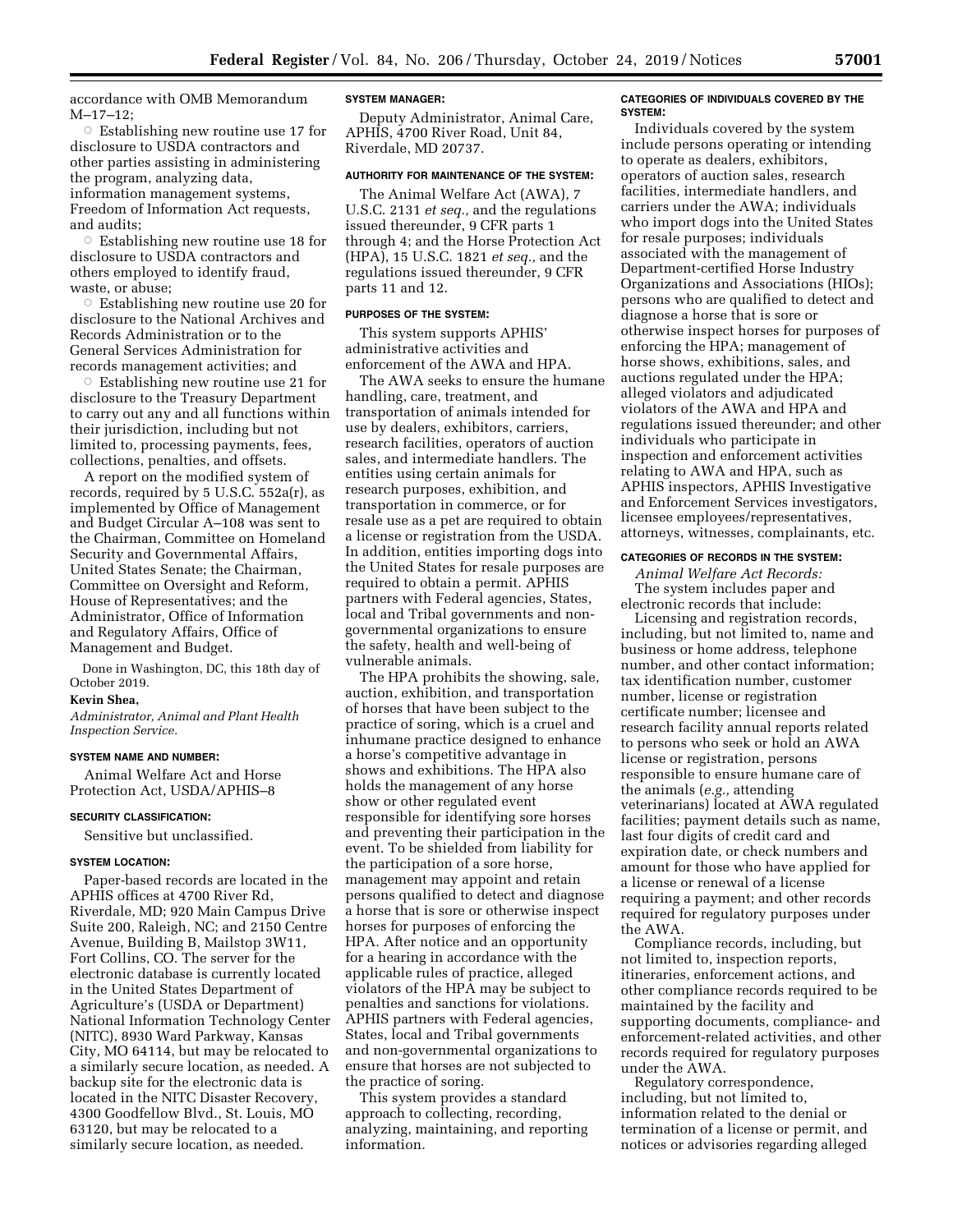violations or noncompliance with the AWA, records related to administrative and court litigation, correspondence between APHIS and a licensee/ registrant/permitee or applicant, and other records required for regulatory purposes under the AWA.

Complaint records, including, but not limited to, witness or person who has submitted information, and statements of alleged violations and violations by persons who are subject to the AWA.

Permit records, including, but not limited to, name, address, and other contact information for the permittee, permit application, health certificate, rabies vaccination certificate, etc.; and other records required for regulatory purposes under the AWA.

*Horse Protection Act Records:* 

The system includes paper and electronic records that include:

Management records, including, but not limited to, name, business and/or home address, other contact information for managers or other management representatives, sponsoring organizations, persons designated to maintain management records, show judges, etc.; details of events and locations, including, but not limited to, dates and addresses; and other records required for regulatory purposes under the HPA.

Transporter records, including, but not limited to, name, address, and other contact information of the horse owner and the shipper, the trainer, the carrier transporting the horse, the driver of the means of conveyance used; the origin of the shipment and date thereof and the destination of shipment; and other records required for regulatory purposes under the HPA.

HIO records, including, but not limited to, the name, address, and other contact information of each certified HIO, and officers or persons charged with the management of the HIO; the HIO's formal request for certification and detailed outline for such program submitted for Departmental approval, rulebooks and industry-implemented disciplinary procedures, and associated correspondence; the name and address of any person qualified to detect and diagnose a horse that is sore or to otherwise inspect horses for purposes of enforcing the HPA or the management of any horse show, exhibition, sale, or auction; identity of all horses at each event that management disqualified or excused for any reason, including the registered name of each horse and the name and address of the owner, trainer, rider, exhibitor, or other person having custody of or responsibility for the care of each such horse; the exhibitor's number and class number, or the sale or

auction tag number of the horse, the name and any applicable registered name and number (if the horse is registered), age, sex, color, and markings of the horse; disciplinary actions taken by the HIO against any exhibitor; photographs and videos depicting inspections conducted by HIO-licensed designated qualified persons; HIO performance evaluations and statistics; and other records required for regulatory purposes under the HPA.

Designated qualified persons records (persons qualified to detect and diagnose a horse that is sore or to otherwise inspect horses for purposes of enforcing the HPA) including, but not limited to, the name, address, other contact information, and license number of each person who applies and/or is licensed to inspect horses in accordance with the HPA and regulations, information related to the disqualification of a person from holding a license to detect soreness in horses, and correspondence, including notice of performance concerns or license cancellation; details of inspections and identity of all horses at each event that the person recommended to management be disqualified or excused for any reason, including the registered name of each horse and the name and address of the owner, trainer, rider, exhibitor, or other person having custody of or responsibility for the care of each such horse; the exhibitor's number and class number, or the sale or auction tag number of the horse, the name and any applicable registered name and number (if the horse is registered), age, sex, color, and markings of the horse; photographs and videos depicting inspections conducted by designated qualified persons; performance evaluations and statistics; and other records required for regulatory purposes under the HPA.

Compliance and regulatory correspondence records, including, but not limited to, inspection findings, compliance, regulatory and other correspondence, investigations, and enforcements under the HPA, as well as records related to administrative, civil, and criminal litigation; and other records required for regulatory purposes under the HPA.

Complaint records, including, but not limited to, the name and address of a witness or person who has submitted a complaint concerning potential alleged violations and violations by persons who are subject to the HPA and the nature of their complaint.

#### **RECORD SOURCE CATEGORIES:**

The AWA information is received from the applicant for a license, registration, or permit; the licensee, registrant, or permittee; the attending veterinarian; observations by APHIS inspectors; APHIS Investigative and Enforcement Services officials; or other person responsible for or who has information about the humane care of the animals. The HPA information is received from the HIO and other entities that issue licenses; the HIO records submitted to APHIS; the management of the horse show, exhibition, auction, or sale; the horse event management records submitted to APHIS; records submitted to APHIS by persons qualified to detect and diagnose a horse that is sore or otherwise inspect horses for purposes of enforcing the HPA; and the horse owner, trainer, custodian, rider, shipper, carrier, and transporter. Information may also be received from the witness or person who has submitted a complaint concerning potential alleged violations and violations by persons who are subject to the AWA or HPA.

#### **ROUTINE USES OF RECORDS MAINTAINED IN THE SYSTEM, INCLUDING CATEGORIES OF USERS AND PURPOSES OF SUCH USES:**

In addition to those disclosures generally permitted under 5 U.S.C. 552a (b) of the Privacy Act, records maintained in the system may be disclosed outside USDA as follows:

(1) APHIS may disclose the name, city, State, license or registration type and/or status, or change of a license or registrant to any person pursuant to 9 CFR 2.38(c) and 2.127;

(2) APHIS may disclose annual reports submitted to APHIS by licensees and research facilities to any person pursuant to 9 CFR 2.7 and 2.36;

(3) APHIS may disclose inspection reports and other regulatory correspondence issued to licensees and registrants [from the agency] to any attending veterinarian in order to carry out duties under the AWA pursuant to 9 CFR 2.33 and 2.40;

(4) APHIS may disclose the name, telephone number and other contact information, location, inspection reports, and regulatory and other correspondence of licensees, registrants, permitees, and applicants for the same, to appropriate Federal, foreign, State, local, Tribal, or other public authority agencies or officials, in order to carry out duties under the AWA or State, local, Tribal or other public authority on the same subject pursuant to 7 U.S.C. 2145(b);

(5) APHIS may disclose inspection reports of licensees and registrants, and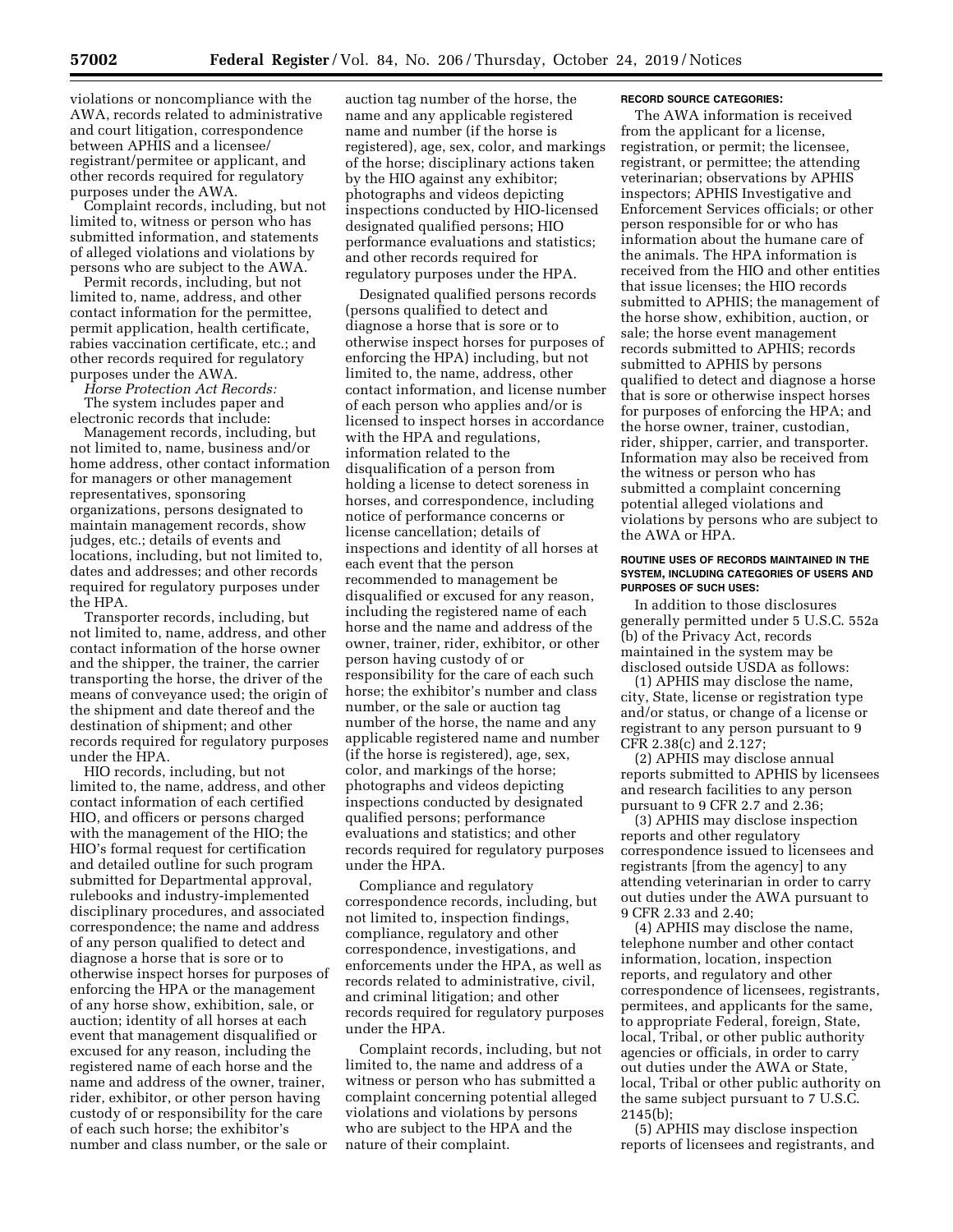permit status, to any pet store or other entity that is required under State, local, Tribal, or other public authority to verify a licensee, registrant, or permitee's compliance with the AWA;

(6) APHIS may disclose information to the National Academies of Sciences, Engineering, and Medicine, and any other research institution engaged or approved by the Department, to the extent APHIS deems the disclosure necessary to complete research and/or compile a report in furtherance of the Department's mission;

(7) APHIS may disclose final adjudicatory AWA and HPA decisions or orders by an appropriate authority to any person;

(8) APHIS may disclose to any person the name, city, and State or other information to the extent necessary for proper identification of persons (referred to as ''Designated Qualified Persons'' or ''DQPs'') that are or have been qualified to detect and diagnose a horse that is sore or otherwise inspect horses for purposes of enforcing the HPA and of horse industry organizations or associations (referred to as ''HIOs'') that have currently or have had in the past DQP programs certified by the USDA;

(9) APHIS may disclose to any regulated horse owner, HIO, and other entities responsible for licensure or required to verify compliance with the HPA, HPA inspection findings and regulatory and other correspondence issued to persons or entities regulated under the HPA;

(10) APHIS may disclose to any person the name, city, and State or other information to the extent necessary for proper identification of any person or entity who has been disqualified, suspended, and/or otherwise prohibited from showing or exhibiting any horse, or judging or managing any horse show, horse exhibition, horse sale, or horse auction under the HPA and the terms of such action;

(11) APHIS may disclose to any person the name, city, and State or other information to the extent necessary for proper identification of any regulated individual or entity whose license or permit has been suspended, revoked, expired, terminated, or denied under the AWA and the terms of such action;

(12) APHIS may disclose to appropriate law enforcement agencies, entities, and persons, whether Federal, foreign, State, local, or Tribal, or other public authority responsible for enforcing, investigating, or prosecuting an alleged violation or a violation of law or charged with enforcing, implementing, or complying with a statute, rule, regulation, or order issued

pursuant thereto, when a record in this system on its face, or in conjunction with other records, indicates a violation or potential violation of law, whether civil, criminal, or regulatory in nature, and whether arising by general statute or particular program statute, or by regulation, rule, or court order issued pursuant thereto, if the information disclosed is relevant to any enforcement, regulatory, investigative, or prosecutive responsibility of the receiving entity;

(13) APHIS may disclose to the Department of Justice when the agency, or any component thereof, or any employee of the agency in his or her official capacity, or any employee of the agency in his or her individual capacity where the Department of Justice has agreed to represent the employee, or the United States, in litigation, where the agency determines that litigation is likely to affect the agency or any of its components, is a party to litigation or has an interest in such litigation, and the use of such records by the Department of Justice is deemed by the agency to be relevant and necessary to the litigation; provided, however, that in each case, the agency determines that disclosure of the records to the Department of Justice is a use of the information contained in the records that is compatible with the purpose for which the records were collected;

(14) APHIS may disclose information in this system of records to a court or adjudicative body in administrative, civil, or criminal proceedings when: (a) The agency or any component thereof; or (b) any employee of the agency in his or her official capacity; or (c) any employee of the agency in his or her individual capacity where the agency has agreed to represent the employee; or (d) the United States Government, is a party to litigation or has an interest in such litigation, and by careful review, the agency determines that the records are to be for a purpose that is compatible with the purpose for which the agency collected the records;

(15) APHIS may disclose information from this system of records to appropriate agencies, entities, and persons when: (a) USDA suspects or has confirmed that there has been a breach of the system of records; (b) USDA has determined that as a result of the suspected or confirmed breach there is a risk of harm to individuals, USDA (including its information systems, programs, and operations), the Federal Government, or national security; and (c) the disclosure made to such agencies, entities, and persons is reasonably necessary to assist in connection with USDA's efforts to

respond to the suspected or confirmed compromise and prevent, minimize, or remedy such harm;

(16) APHIS may disclose information from this system of records to another Federal agency or Federal entity, when the USDA determines that information from this system of records is reasonably necessary to assist the recipient agency or entity in (a) responding to a suspected or confirmed breach or (b) preventing, minimizing, or remedying the risk of harm to individuals, the recipient agency or entity (including its information systems, programs, and operations), the Federal Government, or national security, resulting from a suspected or confirmed breach;

(17) APHIS may disclose information in this system of records to USDA contractors and other parties engaged to assist in administering the program, analyzing data, developing information management systems, processing Freedom of Information Act requests, and conducting audits. Such contractors and other parties will be bound by the nondisclosure provisions of the Privacy Act;

(18) APHIS may disclose information in this system of records to USDA contractors, partner agency employees or contractors, or private industry employed to identify patterns, trends, or anomalies indicative of fraud, waste, or abuse;

(19) APHIS may disclose information in this system of records to a Congressional office from the record of an individual in response to any inquiry from that Congressional office made at the written request of the individual to whom the record pertains;

(20) APHIS may disclose information in this system of records to the National Archives and Records Administration or to the General Services Administration for records management activities conducted under 44 U.S.C. 2904 and 2906; and

(21) APHIS may disclose information in this system of records to the Treasury Department as necessary to carry out any and all functions within their jurisdiction, including but not limited to, processing payments, fees, collections, penalties, and offsets.

#### **DISCLOSURE TO CONSUMER REPORTING AGENCIES:**

None.

## **POLICIES AND PRACTICES FOR STORAGE OF RECORDS:**

Paper-based records are maintained in USDA offices and buildings that are locked during non-business hours and that require presentation of employee